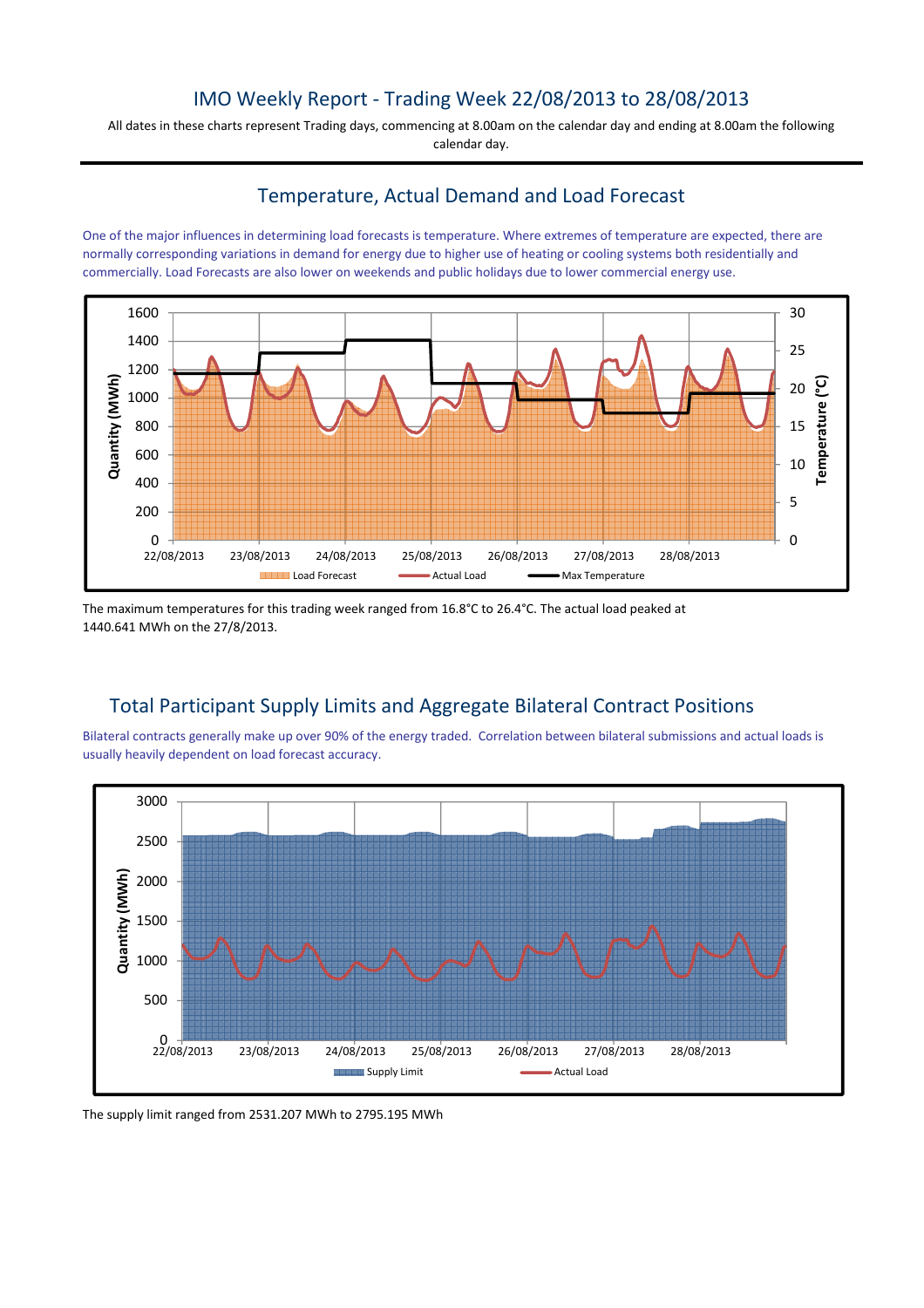## Net Balancing Market Trades

Bilateral contracts and STEM trading are generally based on the forecast energy requirements of Participants. When the forecast requirements are higher or lower than the actual requirements for a day, this Market energy must be bought and sold in the balancing mechanism. This graph shows the estimated net balancing trades.



The majority of the balancing activity this week occurred within Balancing Demand. The maximum balancing demand for the week reached 197.949 MWh on the 27/8/2013. The maximum balancing supply for the week reached -162.379 MWh on the 22/8/2012.

# Total Traded Energy

This chart represents a comparison between the total net energy that is traded in Bilateral Contracts, the STEM and the balancing mechanism. Balancing Supply represents cases in which the total contract position is greater than the demand and customers must supply energy back to balancing. Balancing Demand represents cases in which the total contract position is less than the demand and customers must purchase energy from balancing.



Total balancing supply equalled -4200.106 MWh whereas total balancing demand equalled 11840.898 MWh. The Total STEM Traded quantity was 38358.557 MWh, with the STEM Clearing Quantity ranging between 10 MWh and 326.792 MWh.